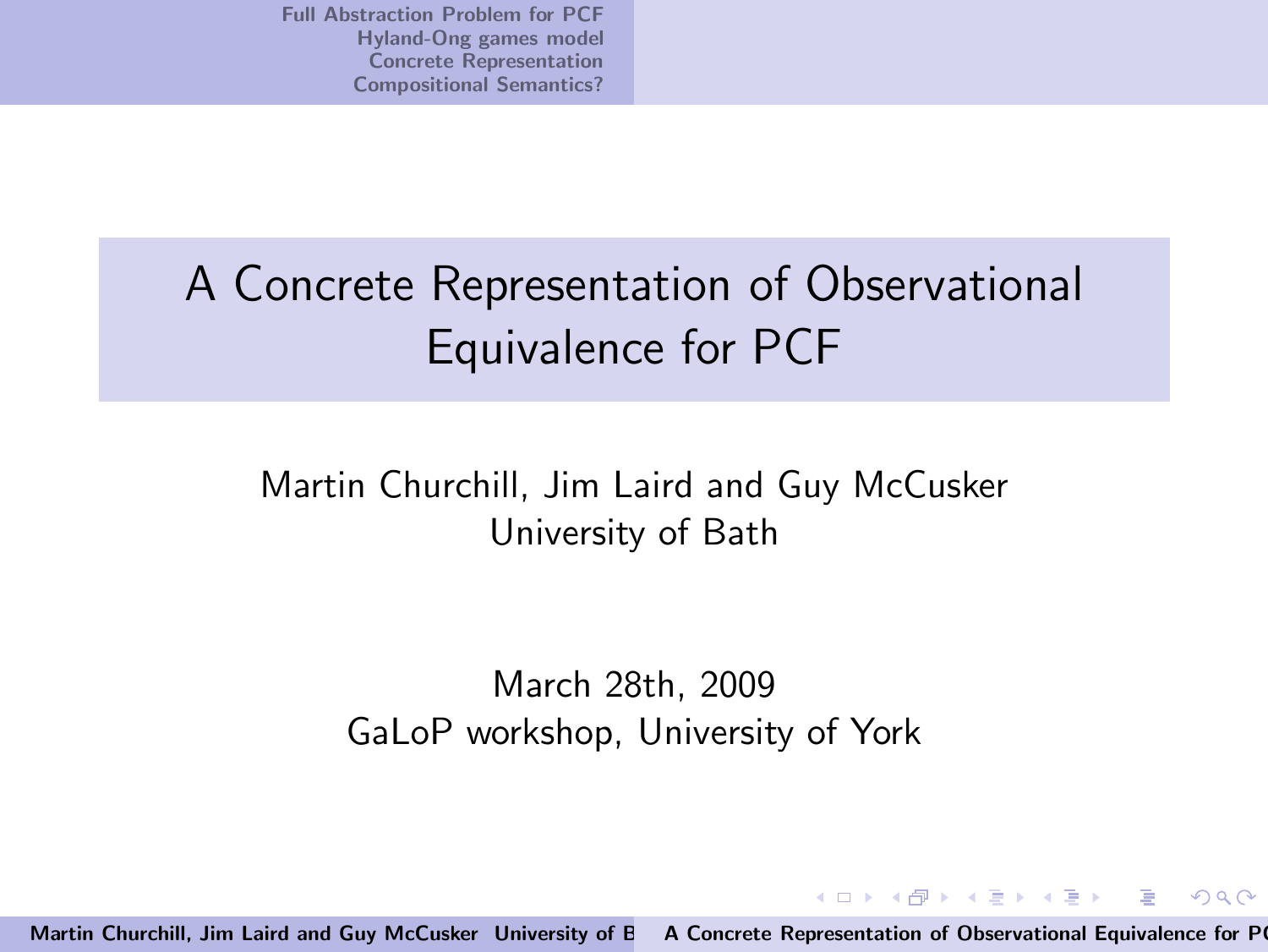# **Overview**

- $\triangleright$  Observational equivalence for PCF terms
- $\triangleright$  This talk describes some work to give a concrete representation of (a superset of) the equivalence classes
- $\triangleright$  This goes via the game semantics model of the mid-nineties by Hyland, Ong, Abramsky et al
- $\triangleright$  We define a mapping obs into sets of finite sets which equates equivalent PCF terms.

イロメ イ部メ イヨメ イヨメー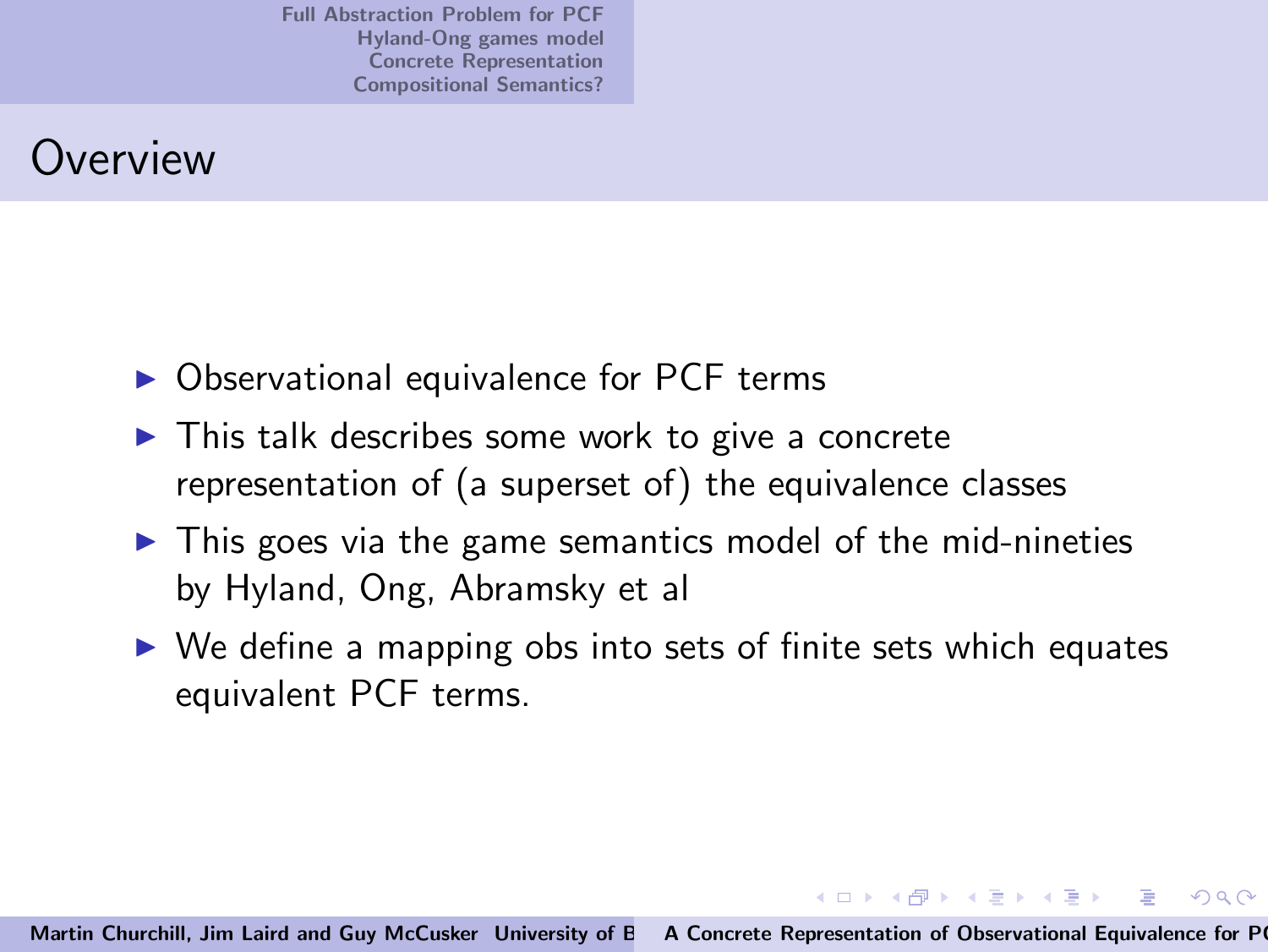## Types and Terms of PCF

- ▶ Prototypical functional programming language introduced by Plotkin
- ► Based on Scott's LCF.

Types are of the form:

$$
\mathcal{T} = \mathtt{nat} \mid \mathcal{T}_1 \rightarrow \mathcal{T}_2
$$

Terms are of the form:

$$
M := x \mid \lambda x : A.M \mid M_1M_2 \mid succM \mid predM \mid
$$
  

$$
n \mid \text{ifzero } M_1 \text{ then } M_2 \text{ else } M_3 \mid Y_A M
$$

<span id="page-2-0"></span>イロト イ部 トイヨ トイヨ トー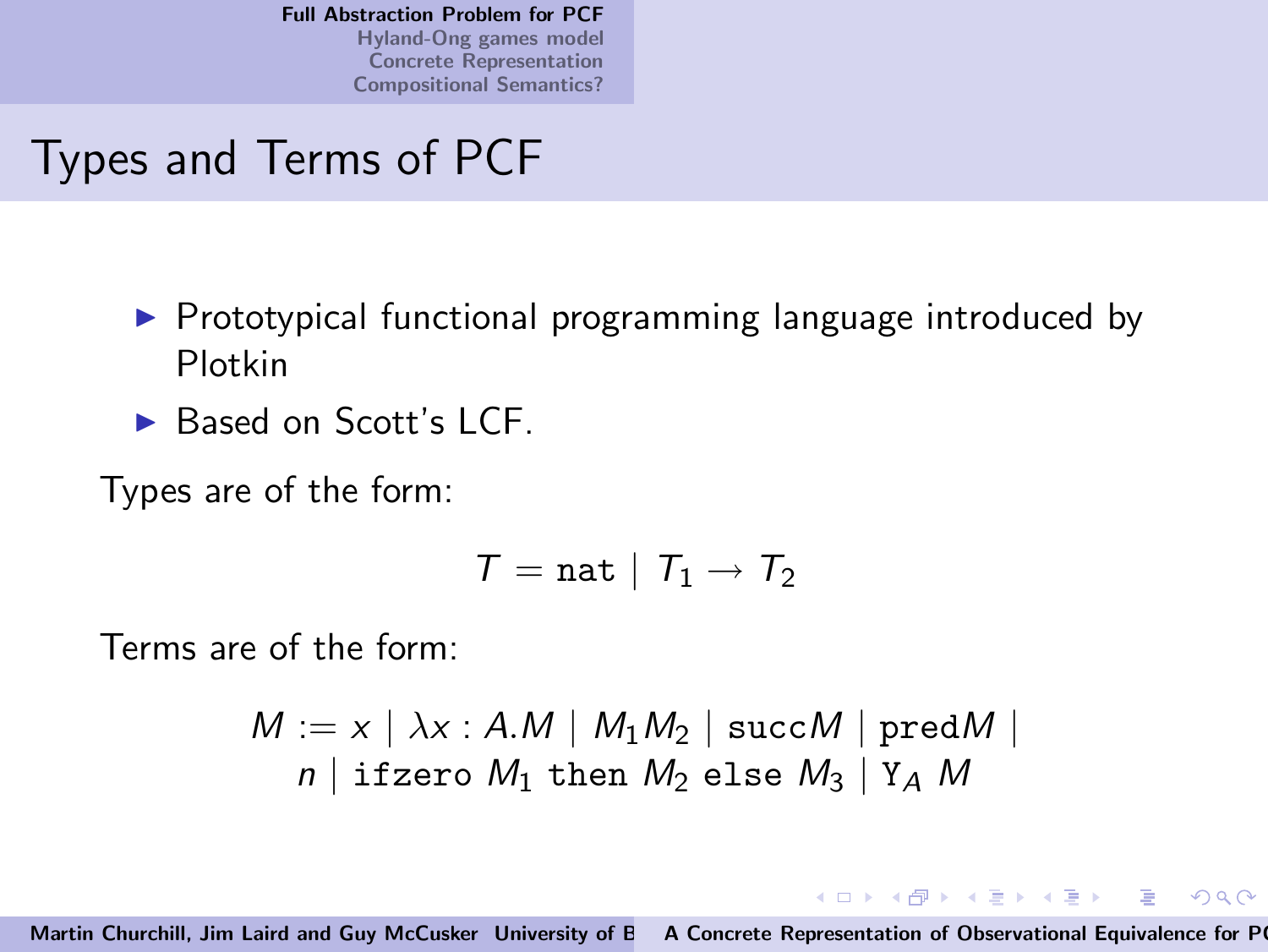### Observational Equivalence 1

- $\triangleright$  We define a relation  $\Downarrow$  between closed terms and values.
- $\triangleright$  S is refined by T if replacing S by T in any terminating program gives a terminating program.
- ► A context is a PCF term possibly with a placeholder/hole –.
- ► Given closed terms M and N of the same type,  $M \leq_{obs} N$  iff for all valid contexts  $C[-]$ ,  $C[M] \Downarrow$  implies  $C[N] \Downarrow$ .

$$
\blacktriangleright
$$
 Write  $S =_{obs} T$  if  $S \leq_{obs} T$  and  $T \leq_{obs} S$ 

イロン イ押ン イヨン イヨン 一重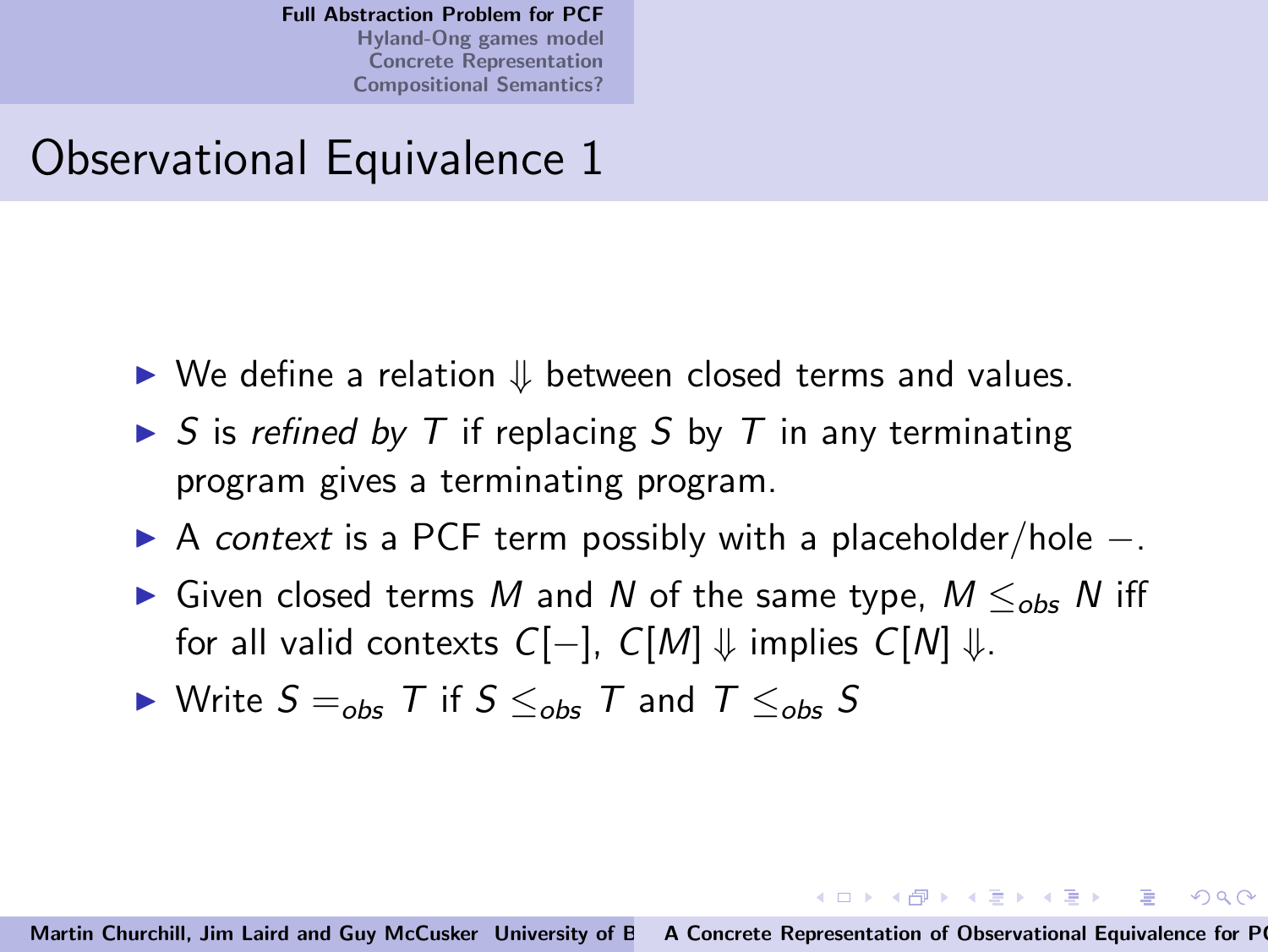## Observational Equivalence 2

- $\blacktriangleright$   $=$ <sub>obs</sub> involves a large quantification over all contexts.
- $\blacktriangleright$  Undecidable for finite types (Loader).

Denotational (games) models:

- $\blacktriangleright$  In the mid-nineties, Hyland/Ong, Abramsky/Jagadeesan/Malacaria, Nickau provided a model of PCF based on game semantics.
- ▶ Gives an intrinsic account of PCF terms as *innocent strategies*  $+$  definability/quotienting.

イロン イ押ン イヨン イヨン 一重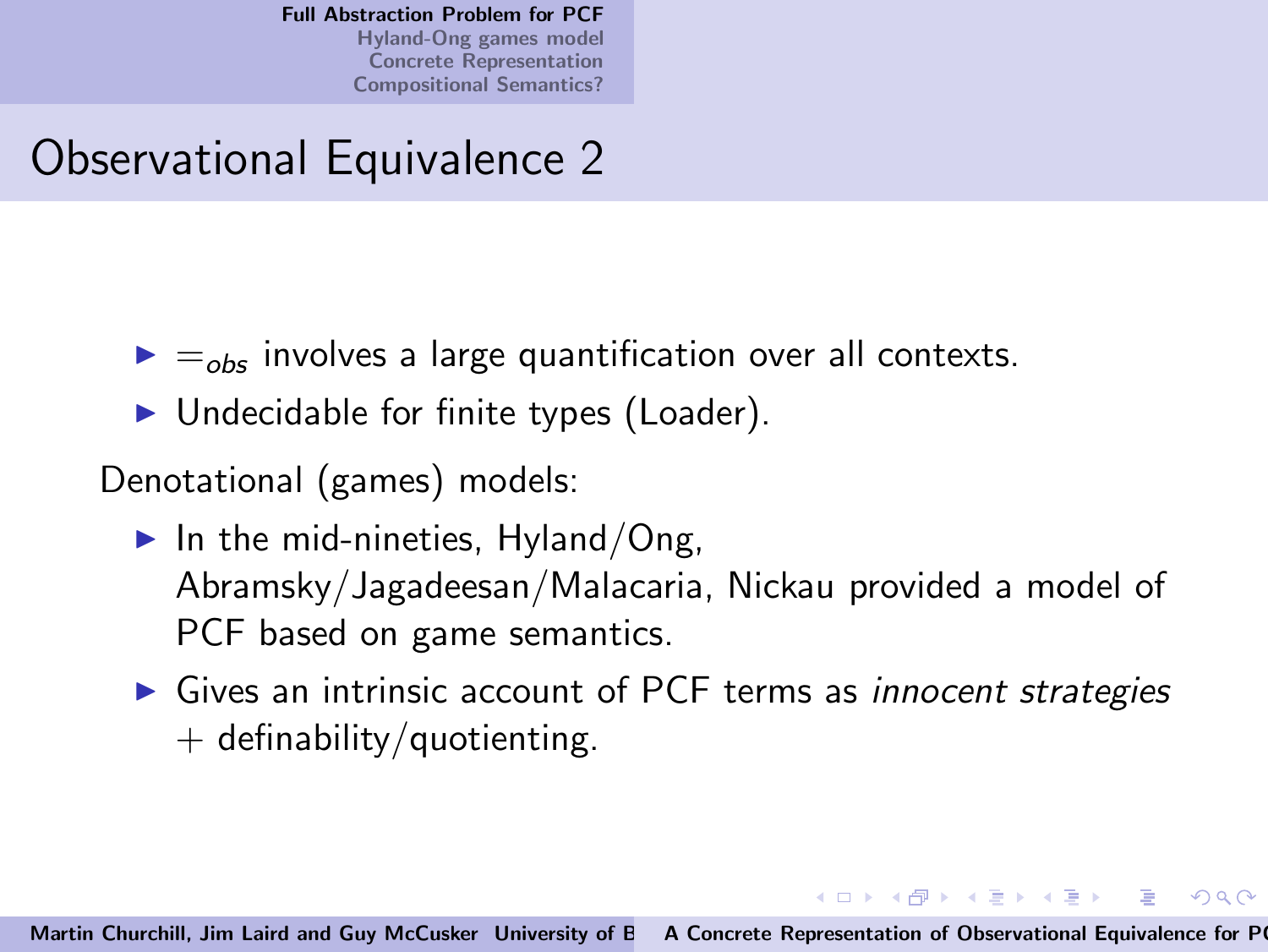## Games and Plays

 $\triangleright$  A play is a sequence of moves where most moves are equipped with a pointer to some previous move.  $\widehat{abc}$ d  $\widehat{ef}$ 



▶ Moves are divided into *player* moves and *opponent* moves; plays must be alternating  $1$ 

<span id="page-5-0"></span>Example : Game  $N - 0$ -move  $q + P$ -response for each  $n \in \mathbb{N}$ . Example legal play:  $\overline{a}$  5  $\overline{a}$  6  $\overline{a}$  7  $\overline{a}$  42.

<sup>&</sup>lt;sup>1</sup>We also require visibility and well-bracketing.  $\longleftrightarrow$   $\overline{\ }$  $2Q$ Martin Churchill, Jim Laird and Guy McCusker University of E A Concrete Representation of Observational Equivalence for P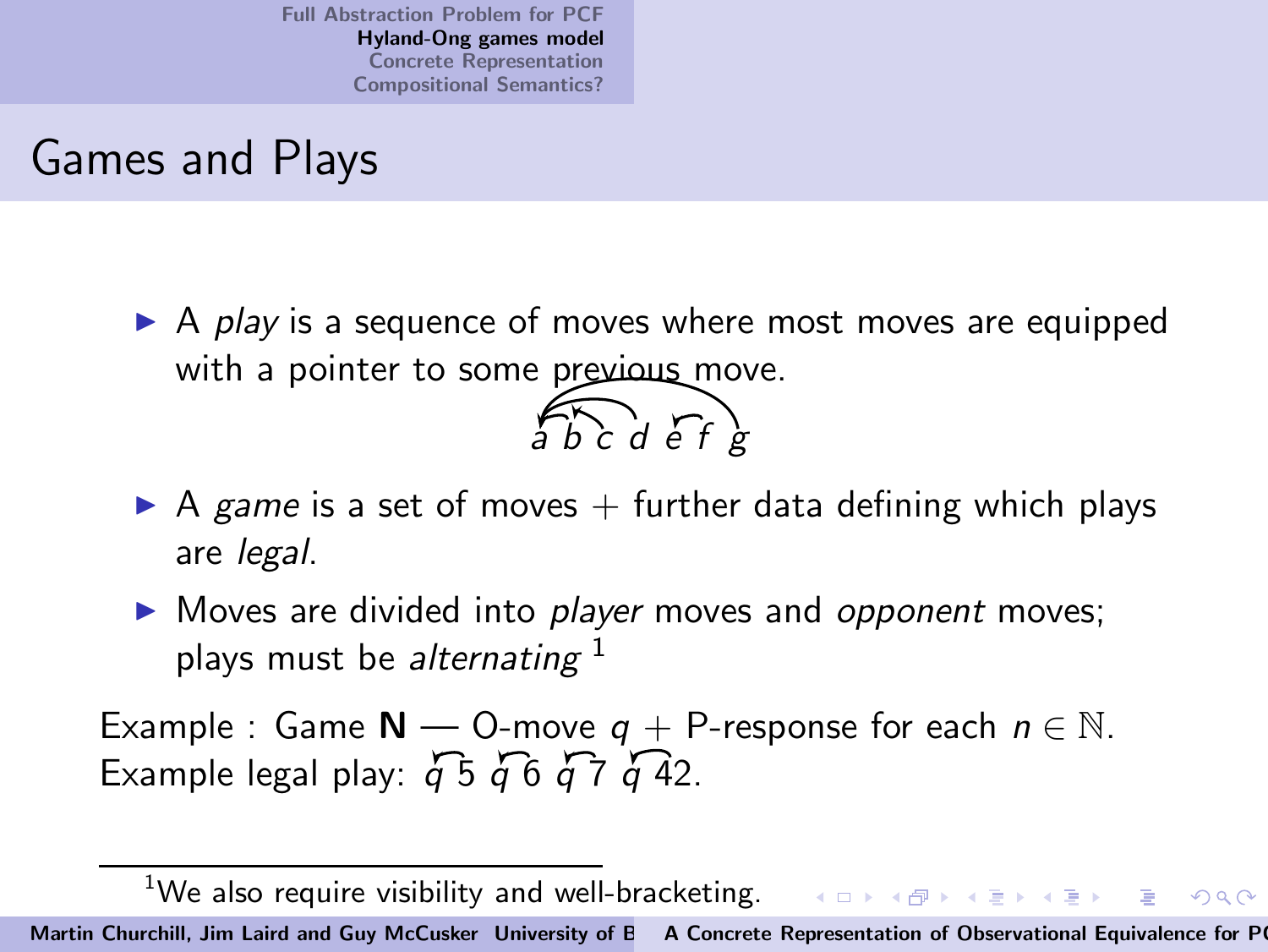### Function Space

- ► If A and B are games, we can define  $A \Rightarrow B$  and  $A \times B$
- $\triangleright$  Plays in these games consists of a play in A interleaved with a play in B
- ► In the case of  $A \Rightarrow B$ , the roles of P and O are reversed in the subgame A

Example of a play in  $(N \times N) \Rightarrow N$ :

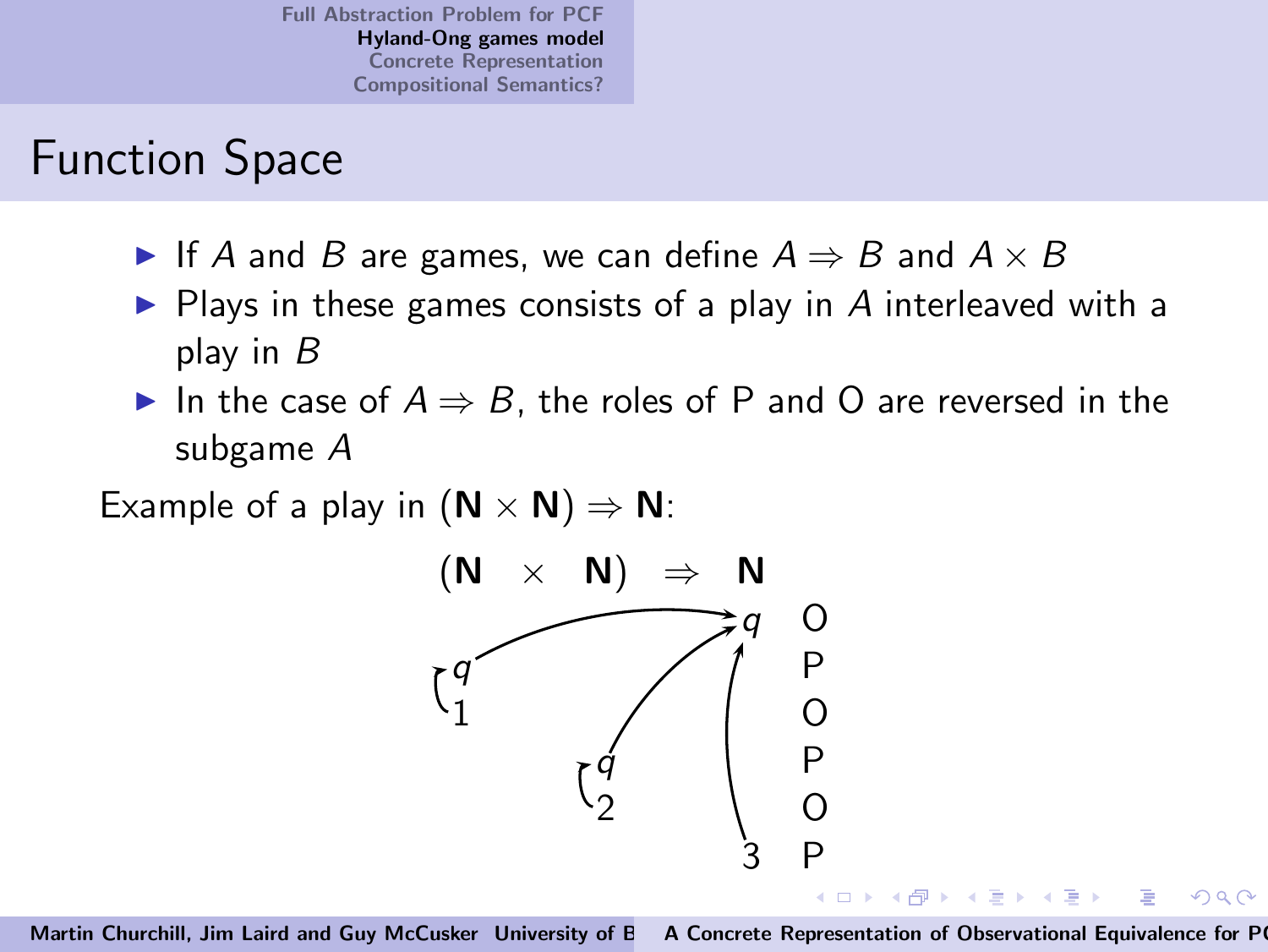# **Strategies**

- $\triangleright$  A P-strategy on a game is a set of even-length plays that are even-prefixed closed and even-branching.
- ▶ Represents a partial function from odd-lengthed plays to the next P-move.

Example of a strategy on  $(N \times N) \Rightarrow N$ :



We can compose strategies.

Martin Churchill, Jim Laird and Guy McCusker University of E A Concrete Representation of Observational Equivalence for P

 $A \oplus A \times A \oplus A \times A \oplus A$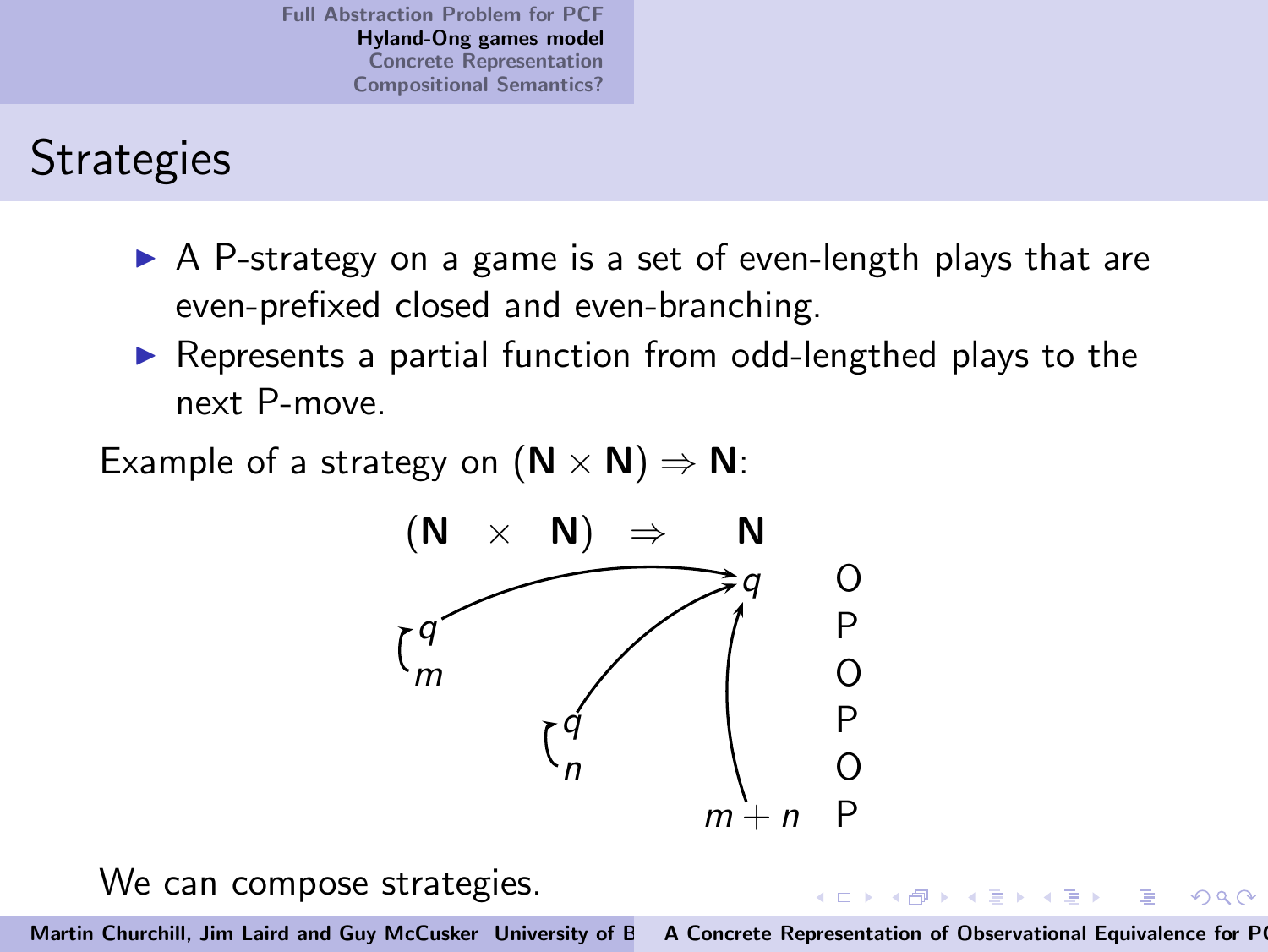# Composition

Let  $\sigma : \mathbb{N} \to \mathbb{N}$  and  $\tau : \mathbb{N} \to \mathbb{N}$  have maximal plays



For  $\sigma$ ;  $\tau$  we use "parallel composition plus hiding"



A Concrete Representation of Observational Equivalence for P

 $2Q$ 

扂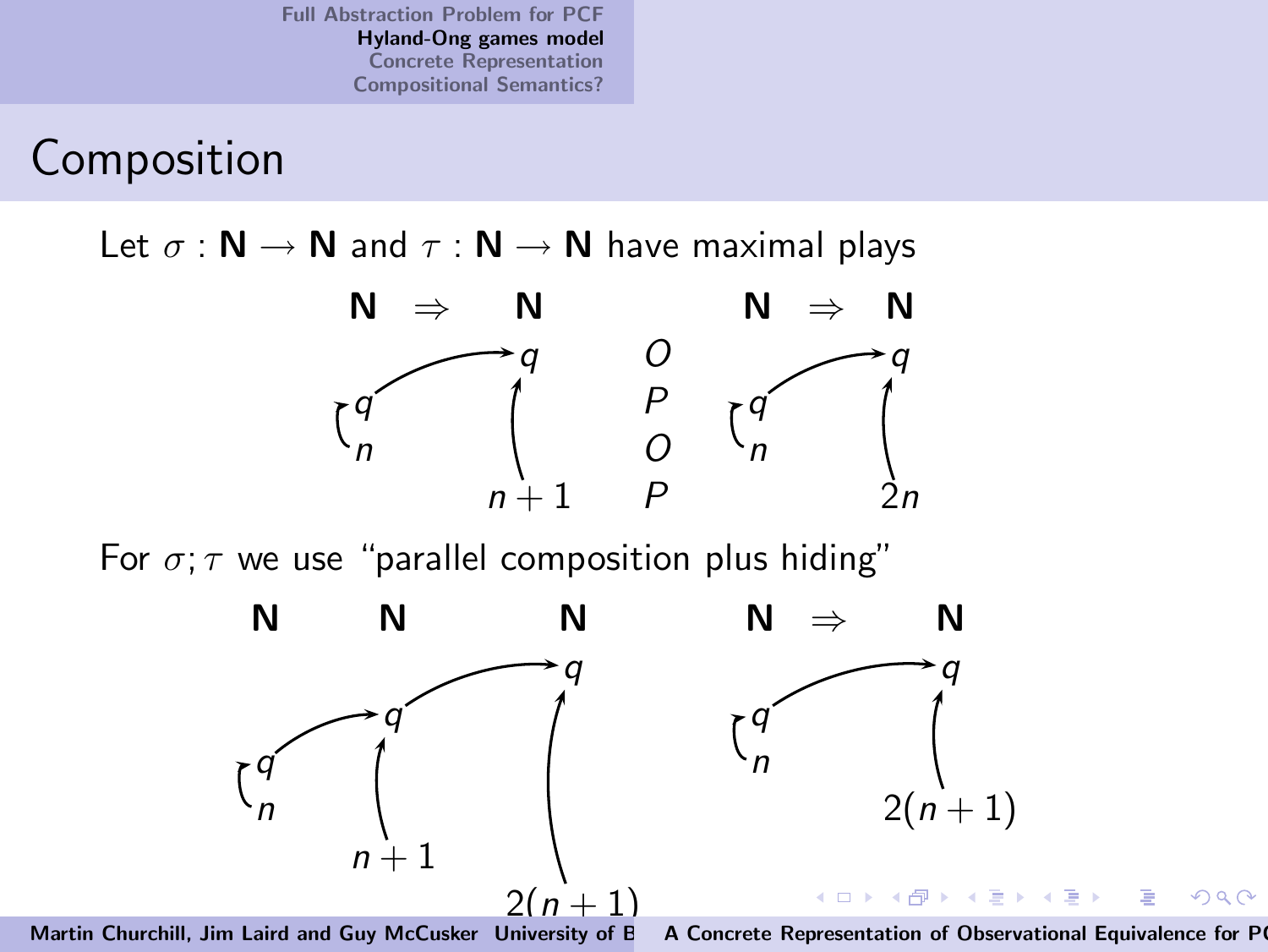## Views

The P-view of a play s is the subsequence of s removing moves between an opponent move and its justifier.

$$
\blacktriangleright \ulcorner \epsilon \urcorner = \epsilon
$$

$$
\blacktriangleright \ulcorner sp \urcorner = \ulcorner s \urcorner p \text{ where } p \text{ is a } P\text{-move}
$$

$$
\blacktriangleright \ulcorner si \urcorner = i \text{ where } i \text{ is an initial move}
$$

$$
\triangleright
$$
  $\lceil$  spto<sup>-1</sup> =  $\lceil$  s<sup>-1</sup>po<sup>-1</sup>, where P-move p is the justifier of O-move o

#### Can also define O-view of s:

$$
\blacktriangleright \ \underline{\mathsf{L}} \epsilon \underline{\mathsf{L}} = \epsilon
$$

◮ xsoy = xsyo where o is an O-move

 $\blacktriangleright$   $\bot s\overrightarrow{otp}$  $\bot$  $\bot s\overrightarrow{otp}$ , where O-move *o* justifies P-move *p* 

 $(1, 1)$   $(1, 1)$   $(1, 1)$   $(1, 1)$   $(1, 1)$   $(1, 1)$   $(1, 1)$   $(1, 1)$   $(1, 1)$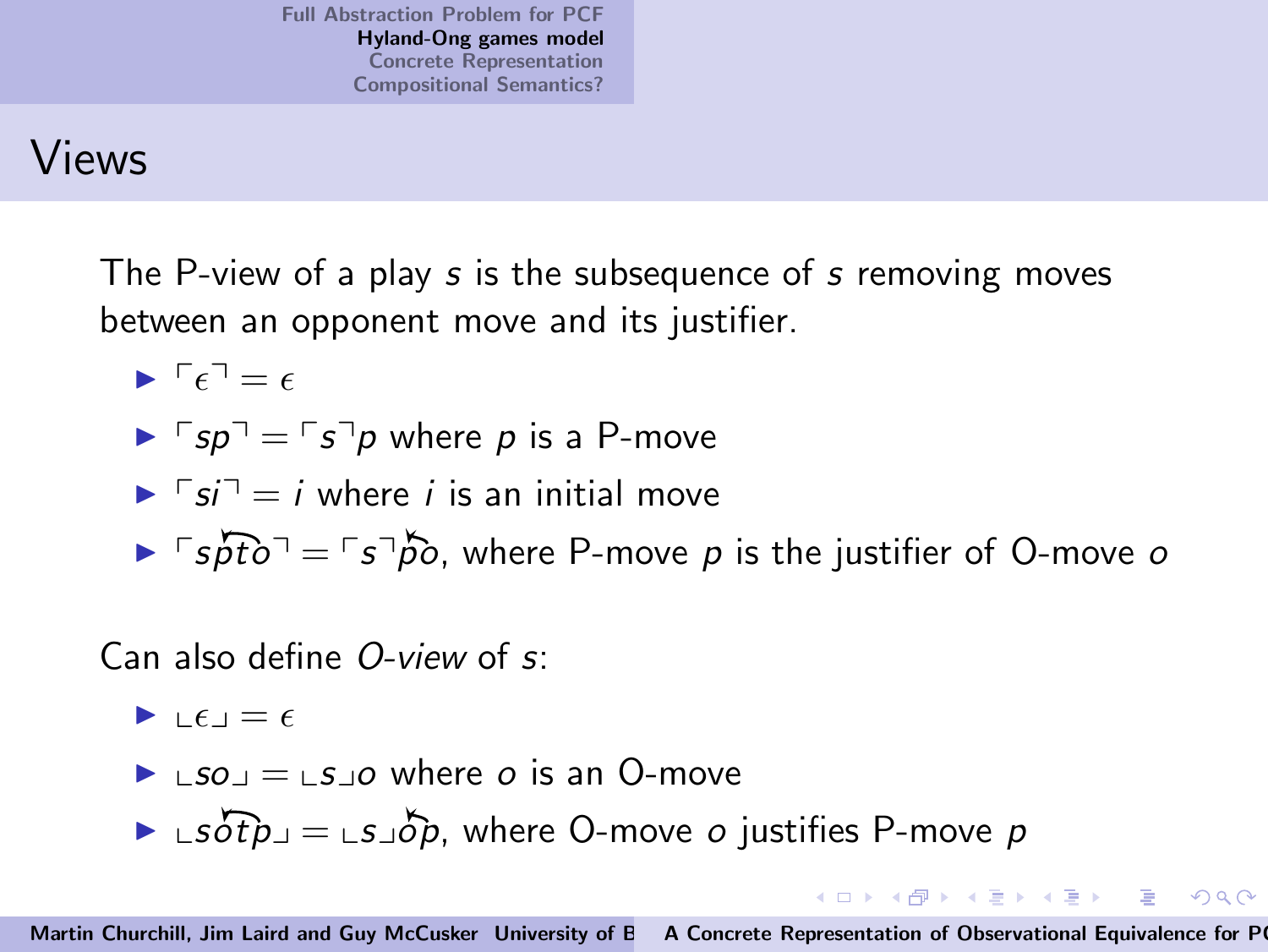## Innocent Strategies

- $\triangleright$  An *innocent strategy*  $\sigma$  over a game is strategy where the next P-move depends only on the P-view.
- ▶ We can give the denotation of each PCF term as an innocent strategy.
- $\triangleright$  Soundness + definability all compact innocent strategies represent some PCF term.
- ▶ This allows us to give a semantic definition of observational equivalence; and via quotienting a fully abstract model of PCF.

イロン イ母ン イヨン イヨン ニヨー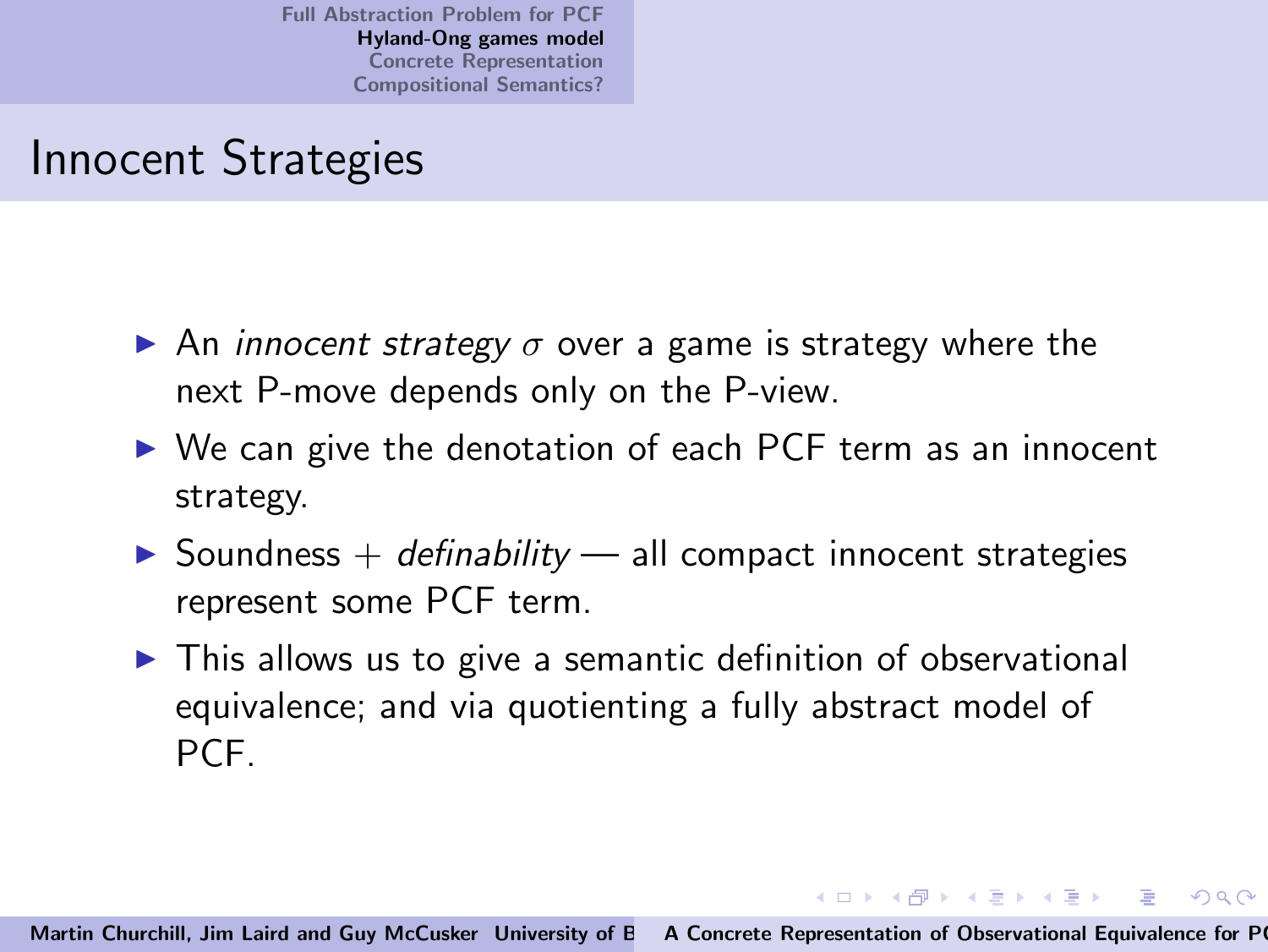## Innocent Equivalence

- $\triangleright$  We define  $\leq_{ib}$  on innocent strategies giving a semantic definition of the  $\leq_{obs}$
- $\blacktriangleright$  Let  $\Sigma$  denote the game with one initial O-move q and it's P-response a enabled by q. Let  $\top$  denote the strategy  $\{\epsilon, qa\}$ on Σ.
- Let  $\sigma$  and  $\tau$  be innocent strategies over a game A.  $\sigma \leq_{ib} \tau$  if for any innocent strategy  $\alpha : A \Rightarrow \Sigma$  if  $\sigma : \alpha = \top$  then  $\tau$ :  $\alpha = \top$ .

#### Theorem

Given two PCF terms M, N : A we have  $M \leq_{obs} N$  iff  $\llbracket M \rrbracket \leq_{ib} \llbracket N \rrbracket$ 

イロン イ御ン イヨン イヨン 一重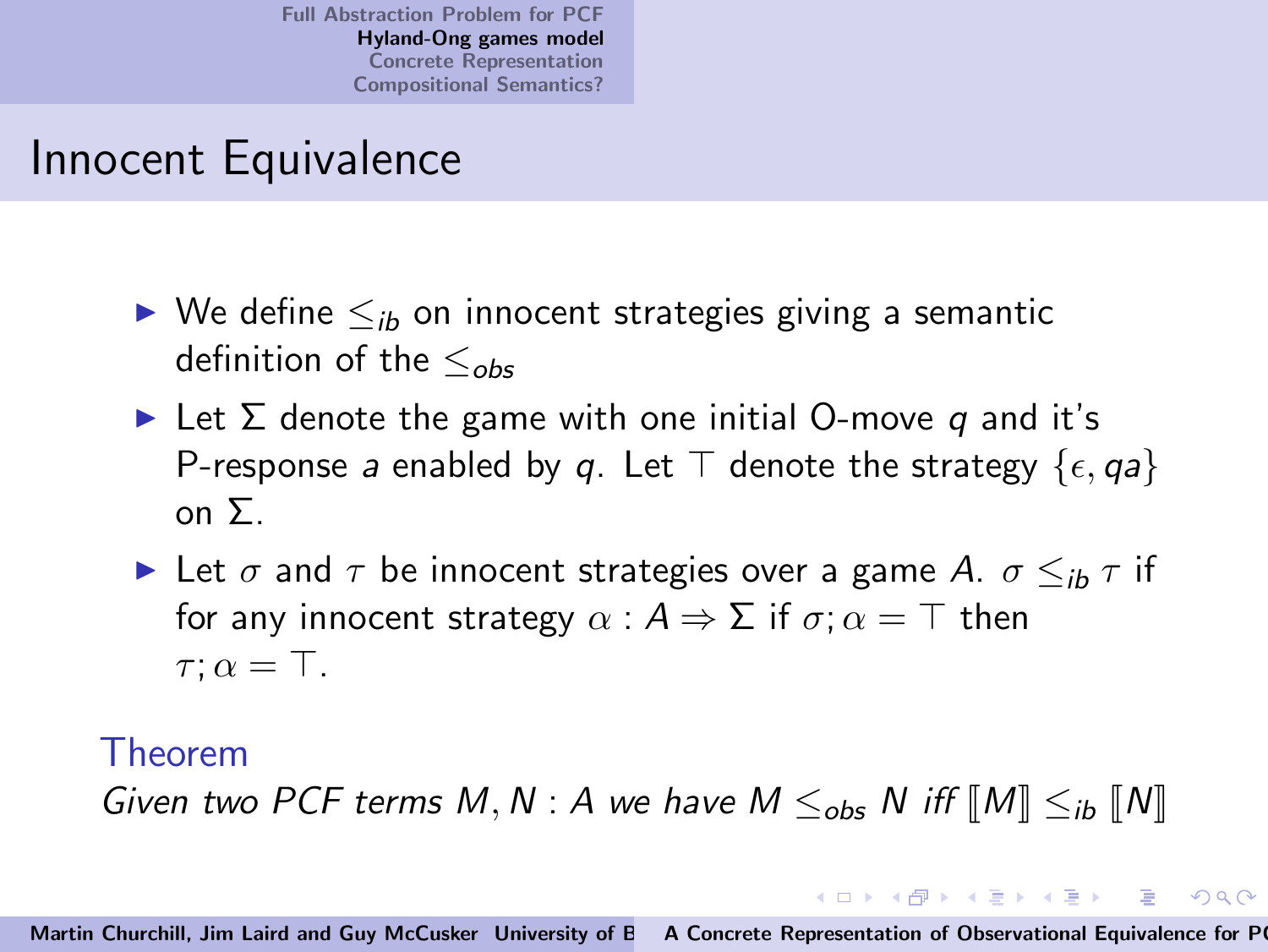### Innocent Tests

- $\triangleright$  Given a strategy  $\sigma$  : A we consider innocent tests passed by  $\sigma$ . i.e. functions from P-views of plays in  $A \Rightarrow \Sigma$  to the next move.
- ► But P-views of plays in  $A \Rightarrow \Sigma \cong$  O-views of plays in A.
- $\blacktriangleright$  Thus an innocent test on A corresponds to an O-view function on A. We can represent this as a set of O-views.

#### Definition

Let s be a play over some game. Define ovw $(s) = \{ \bot t \bot : t \sqsubseteq s \}.$ 

<span id="page-12-0"></span>イロメ イタメ イチメ イチメー 手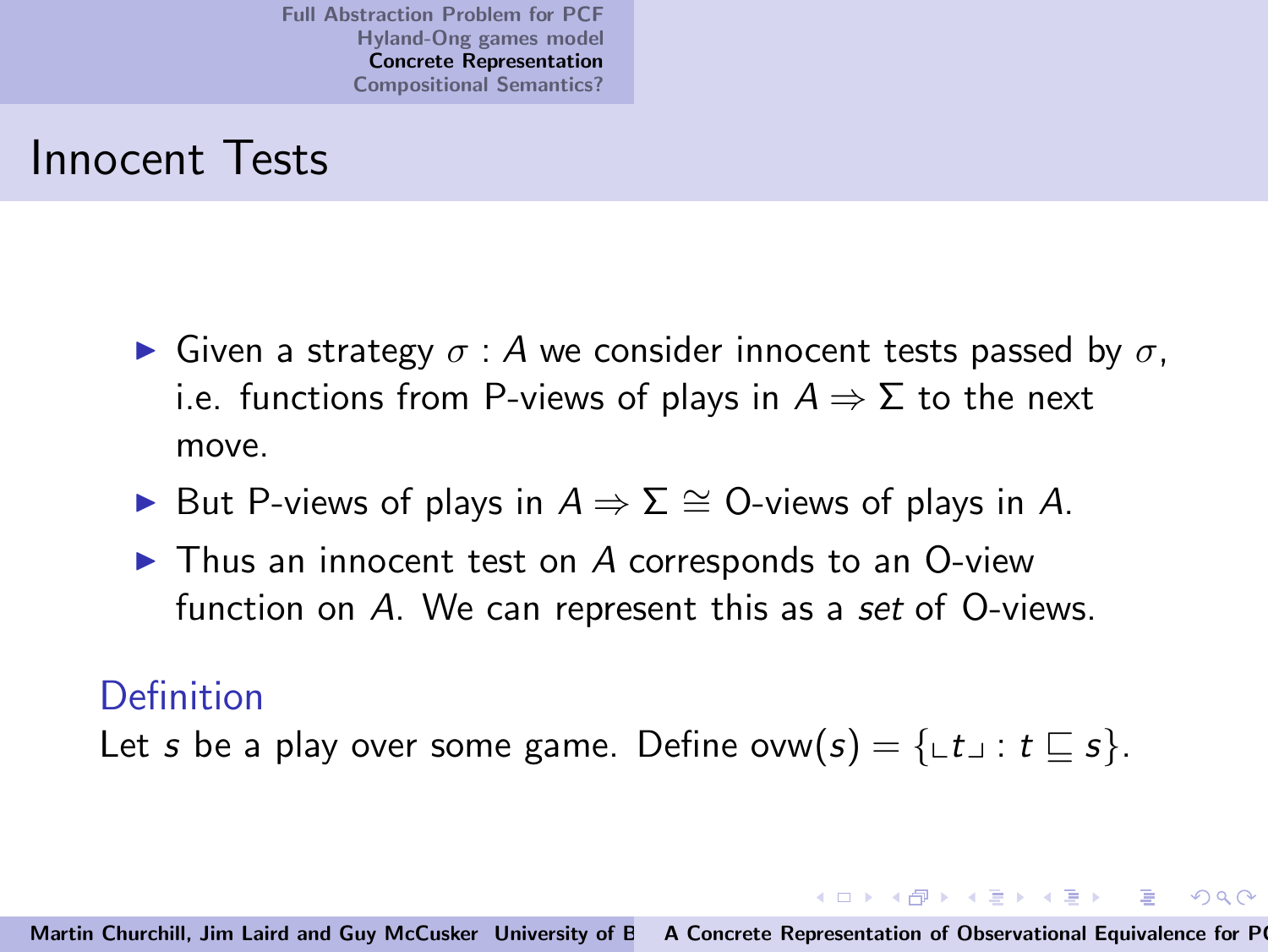## The obs Construction

#### Definition

A play s is O-innocent if for  $s_1o_1, s_2o_2 \sqsubseteq s$  with  $\text{L}s_1 \sqcup \text{L}s_2 \sqcup \text{w}$ must have  $o_1 = o_2$ .

### Definition

Let  $\sigma$  be an innocent strategy over some game. Define  $\overline{\sigma}$  to be the subset of  $\sigma$  consisting of only the O-innocent, single-threaded, complete plays.

### Definition

Let  $\sigma$  be an innocent strategy. Define  $obs(\sigma) = \{ow(s) : s \in \overline{\sigma}\}\$ 

 $(0.12.10)$   $(0.12.10)$   $(0.12.10)$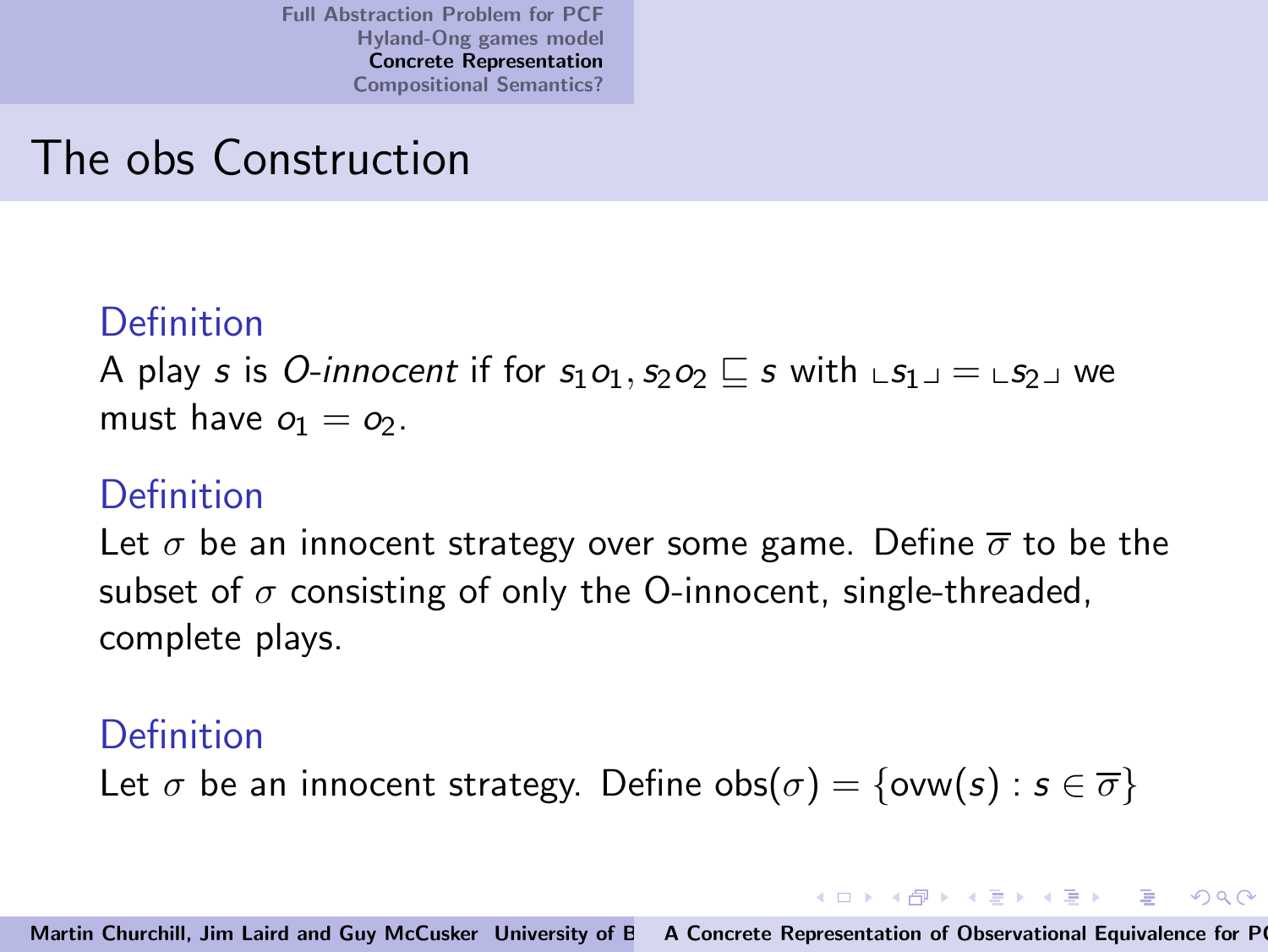### Example 1

 $\triangleright$  We describe an innocent strategy succ



► Then obs(succ) = {{ $\epsilon, q_2, q_2q_1, q_2q_1n_1, q_2(n+1)_2$ } :  $n \in \mathbb{N}$ } (Maximal O-views:  $\{\{q_2q_1n_1, q_2(n+1)_2\} : n \in \mathbb{N}\}\.$ )

Martin Churchill, Jim Laird and Guy McCusker University of E A Concrete Representation of Observational Equivalence for P

イロメ イ押メ イヨメ イヨメー

 $2Q$ 

后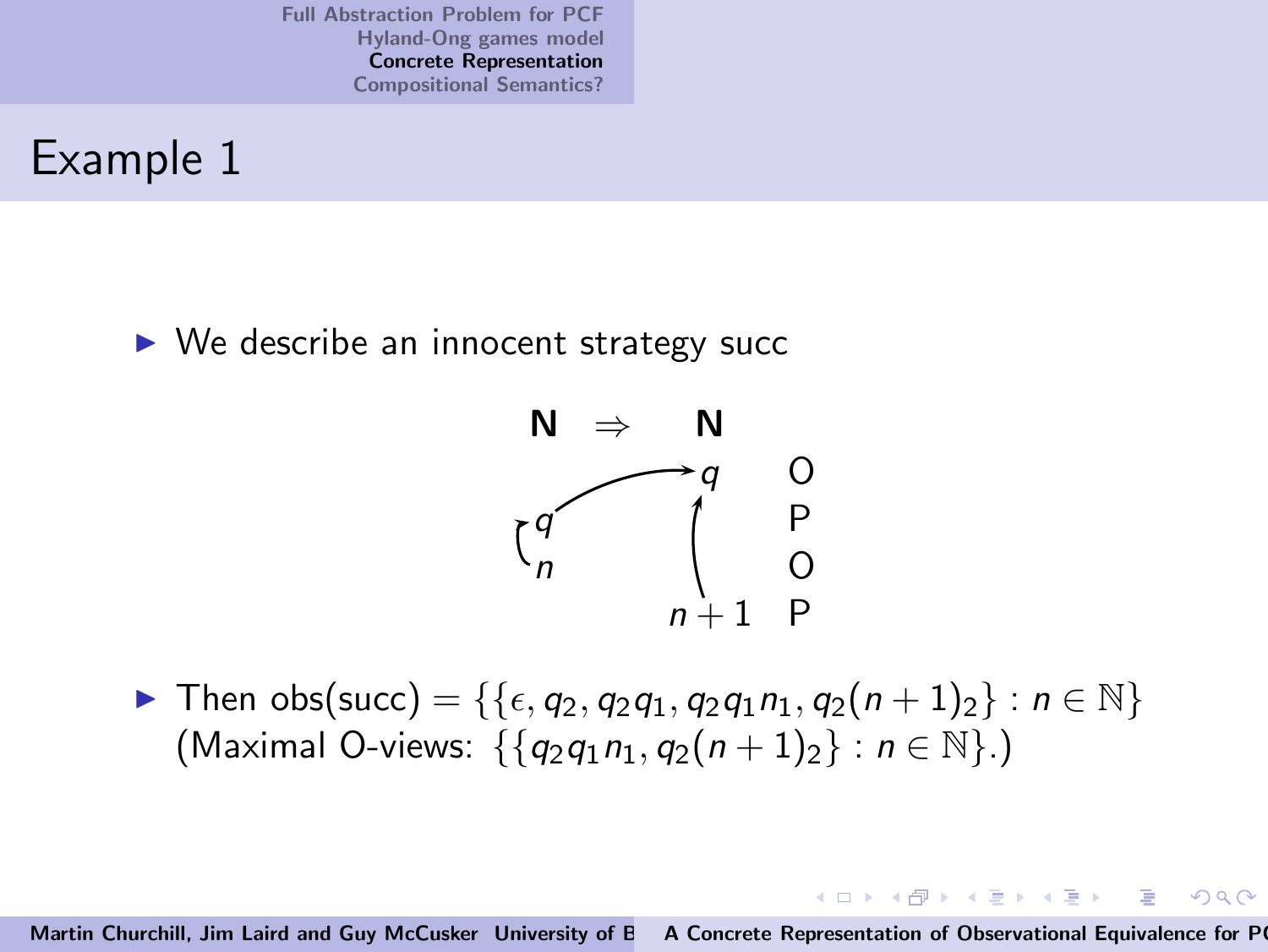### Example 2

 $\triangleright$  We also consider a strategy succ<sub>2</sub> with maximal plays



 $\triangleright$  O-innocence implies  $m = n$ . Thus obs(succ<sub>2</sub>) = { $\{q_2q_1m_1, q_2(m+1)_2\}$  :  $m \in \mathbb{N}\}$  (maximal O-views only.)

Martin Churchill, Jim Laird and Guy McCusker University of E A Concrete Representation of Observational Equivalence for P

 $4$  ロ )  $4$  何 )  $4$  ミ )  $4$  ( = )

 $2Q$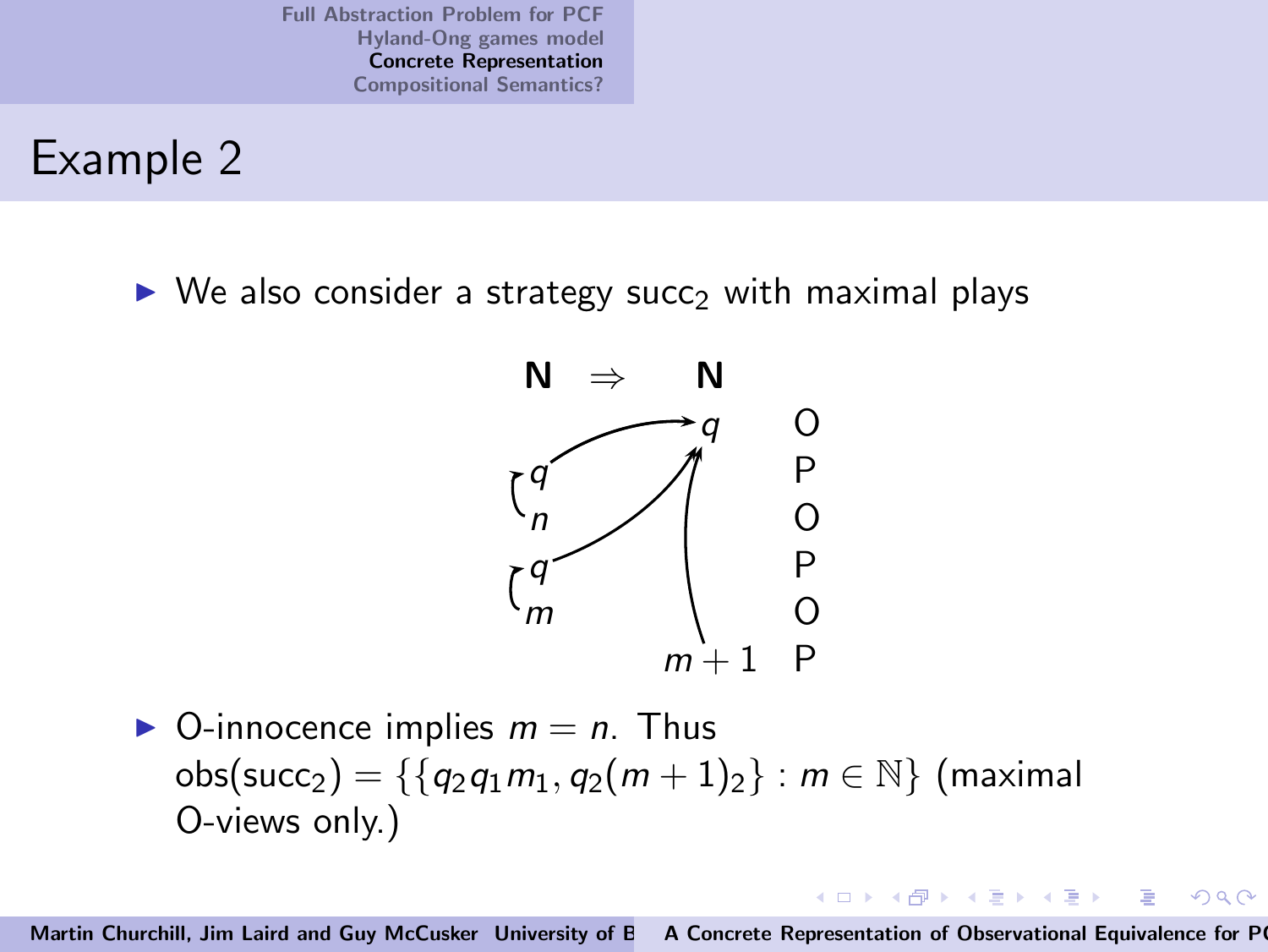# Forgetfulness

- $\triangleright$  We see succ  $=$ <sub>ib</sub> succ<sub>2</sub> and obs(succ) = obs(succ<sub>2</sub>).
- $\triangleright$  obs forgets the order and number of times the arugments are interrogated (and O-innocence guarantees the same each time.)
- $\triangleright$  Similarly, strategies for left-strict and right-strict addition ( $\neq$ but  $=_{ib}$ ) both obs to  $\{\{q_3q_1m_1, q_3q_2n_2, q_3(m+n)_3\} : m, n \in \mathbb{N}\}.$

イロン イ御ン イヨン イヨン 一重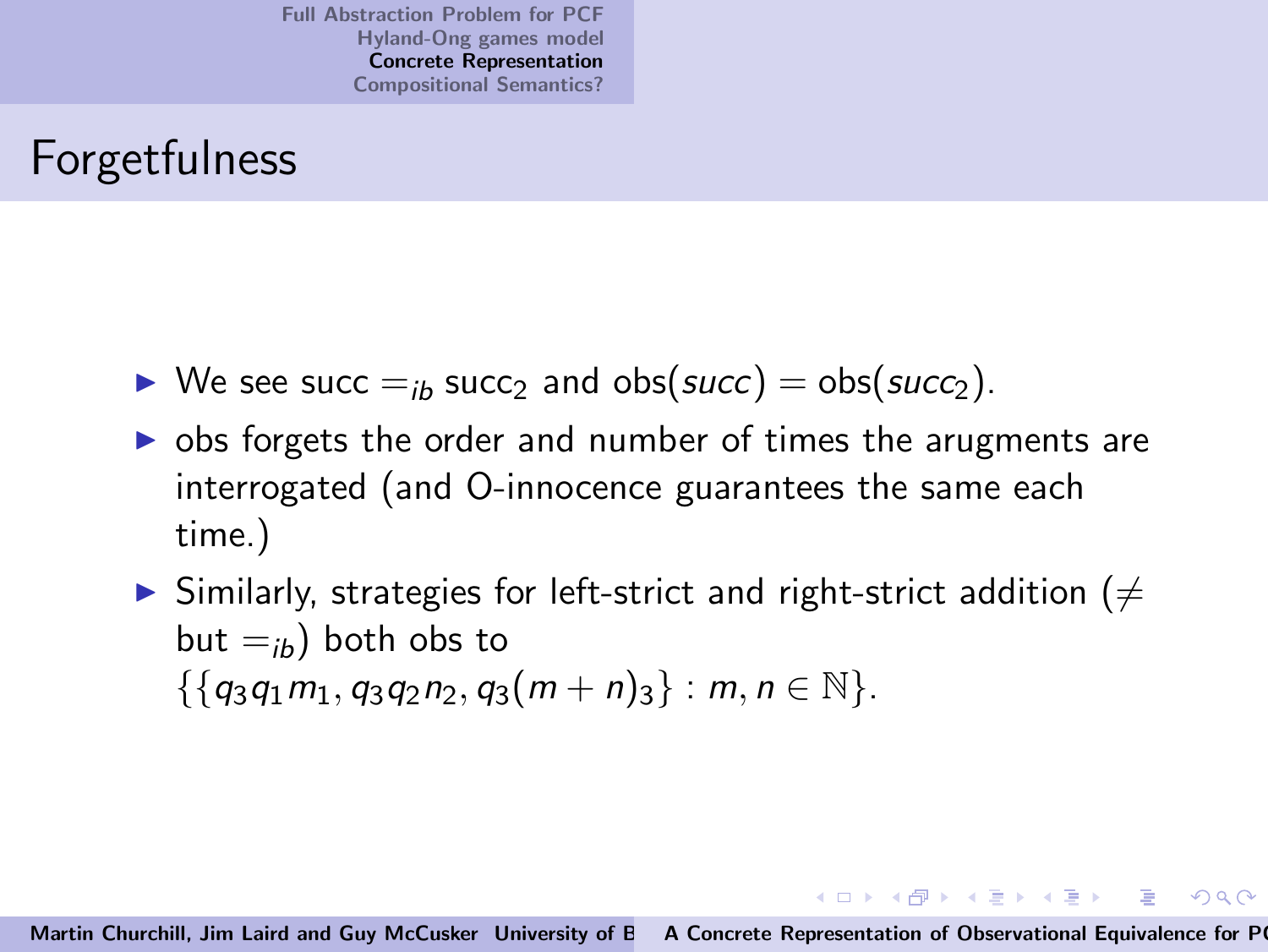# Concrete Representation of PCF

We can show

#### Theorem

Let  $\sigma$  and  $\tau$  be innocent strategies over a game A. Then  $\sigma =_{i\mathbf{b}} \tau$ iff  $obs(\sigma) = obs(\tau)$ .

Thus, combining this with the full abstraction results for PCF of the mid nineties, we have:

### **Corollary**

If S and T are terms of PCF then  $S =_{obs} T$  iff  $obs(\llbracket S \rrbracket) = obs(\llbracket T \rrbracket).$ 

イロメ イ部メ イヨメ イヨメー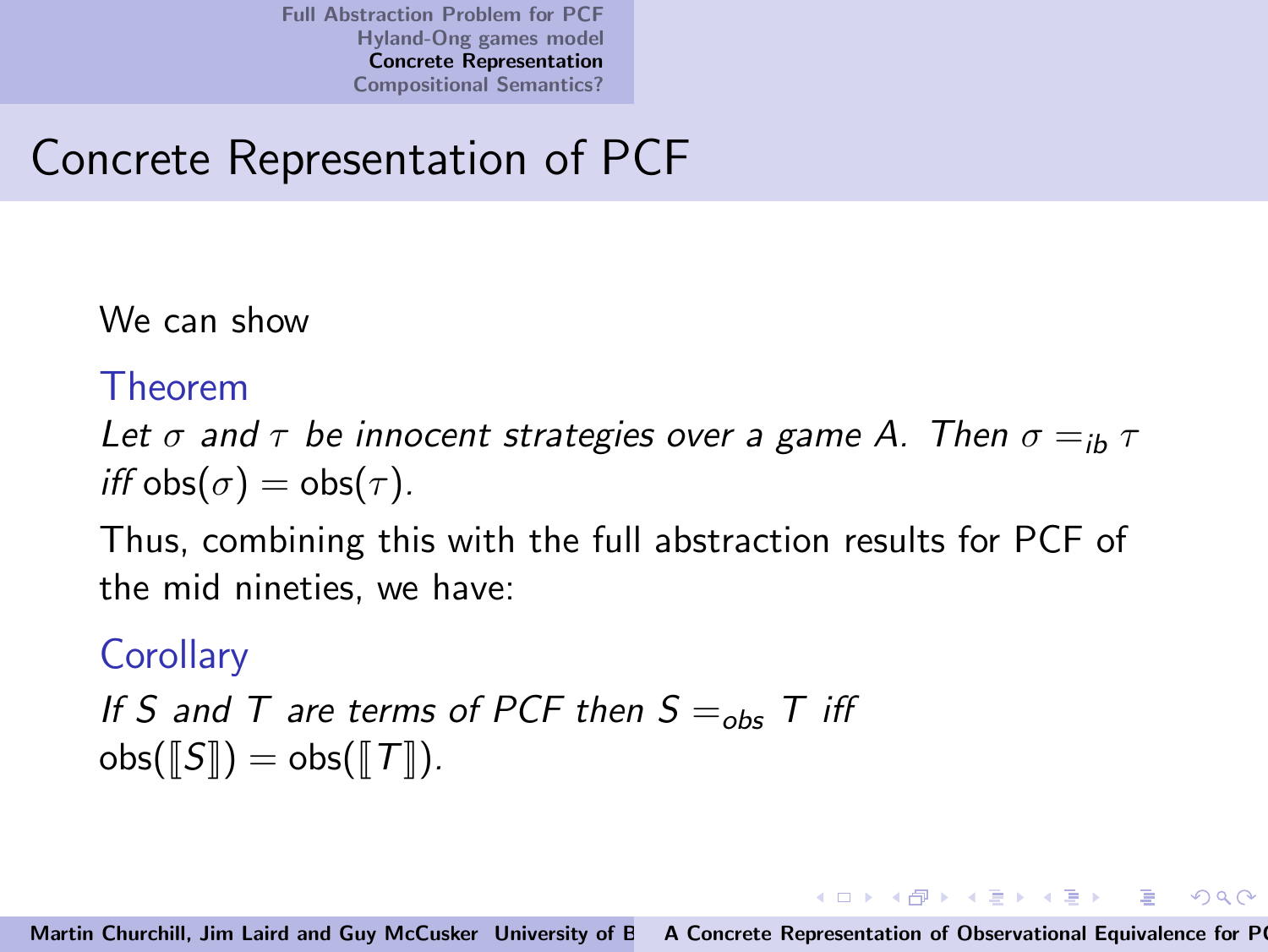### Observational Preorder

We can also give a characterisation of  $\leq_{obs}$  in this setting.

### Definition

Suppose  $\sigma$  and  $\tau$  are sets of O-view sets over an arena A. Write  $\sigma \leq_{\alpha \in \tau}$  if  $\forall S \in \sigma \exists T \in \tau$  with  $T \subseteq S$ .

► We can show that  $obs(\sigma) \leq_{\sigma} obs(\tau)$  iff  $\sigma \leq_{ib} \tau$  (so corresponds to  $\leq_{obs}$ .)

 $(0,1)$   $(0,1)$   $(0,1)$   $(1,1)$   $(1,1)$   $(1,1)$ 

 $\Omega$ 

三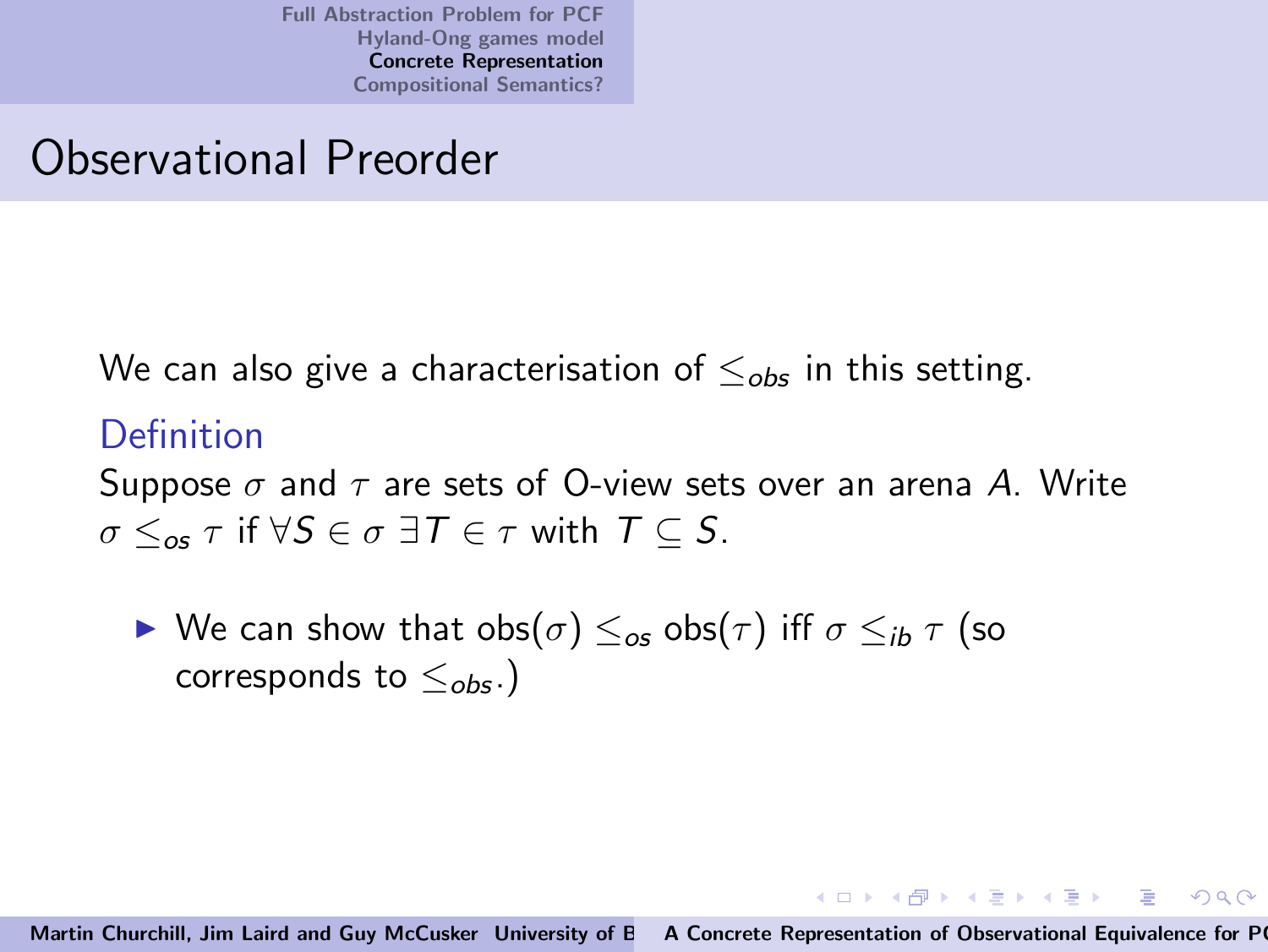# **Definability**

- ▶ No concrete representation of the image of obs (not effectively presentable, Loader.)
- ► We could describe a category where objects are games and arrows are sets of the form obs( $\sigma$ ) for an innocent strategy  $\sigma$ ; this would be a fully abstract model.
- $\triangleright$  Can we define composition in terms of the O-view sets directly?
- $\blacktriangleright$  Loader's result places some restrictions on this.

<span id="page-19-0"></span>イロメ イ部メ イヨメ イヨメー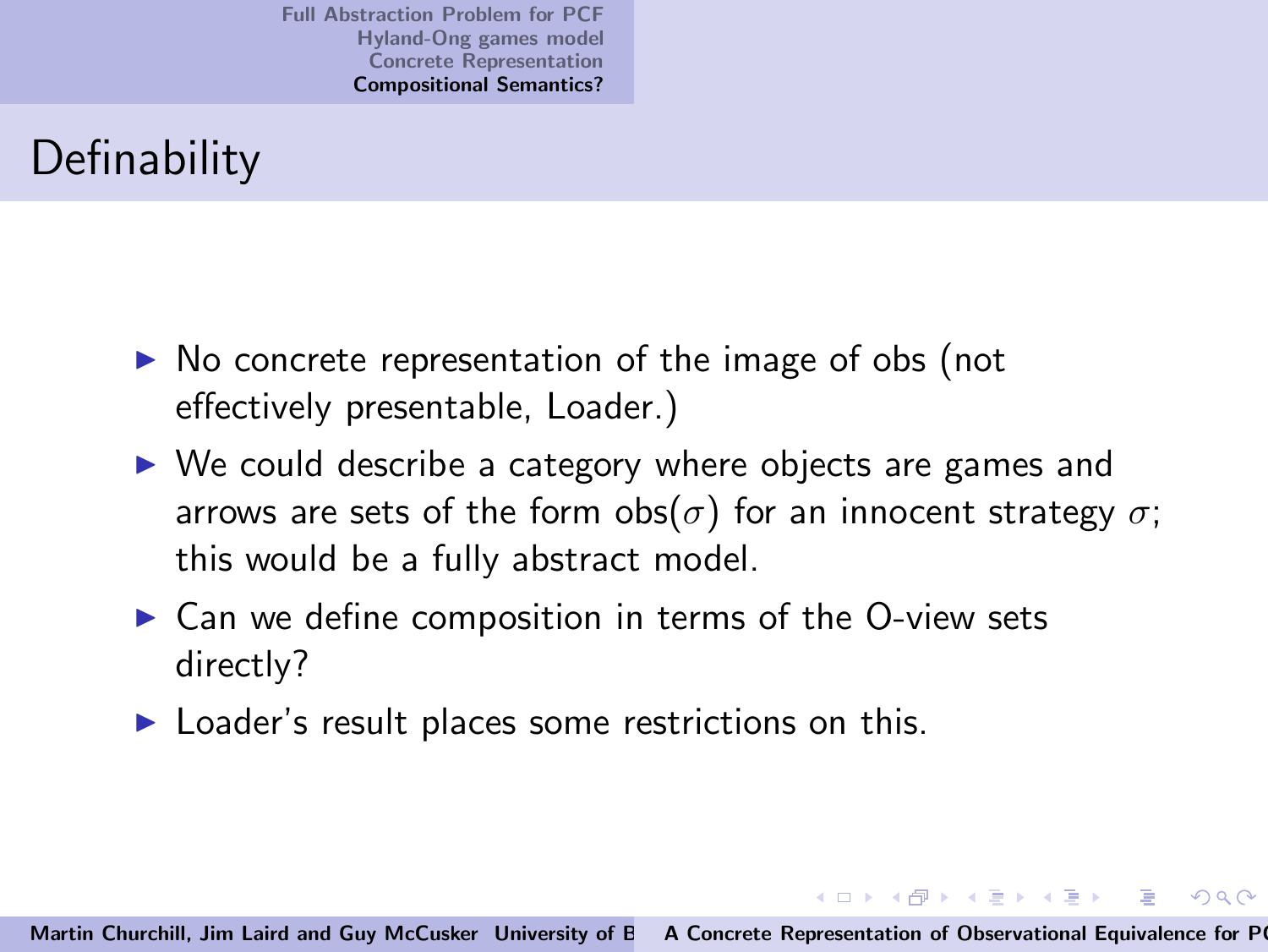## Composition?

Possible definition of composition:

### Definition

Given sets of O-view sets  $\sigma : A \Rightarrow B$  and  $\tau : B \Rightarrow C$  we define

$$
s \in \text{int}(A, B, C) \land
$$
  
singlethreaded(s)  $\land$   
 $\sigma; \tau = \{\text{ow}(s|_{A,C}) : \begin{array}{l} \text{complete}(s) \land \\ \text{Oinnocent}(s|_{A,C}) \land \\ \text{ow}(s|_{B,C}) \in \tau \land \\ (\forall q \in \text{init}(s|_{A,B}))(\text{ow}(s|_{A,B}|_q) \in \sigma) \end{array} \}$ 

But it is not yet clear which conditions on these sets are needed for associativity to work (and such that composition preserves such conditions.) イロト イ部 トイヨ トイヨト

Martin Churchill, Jim Laird and Guy McCusker University of E A Concrete Representation of Observational Equivalence for P